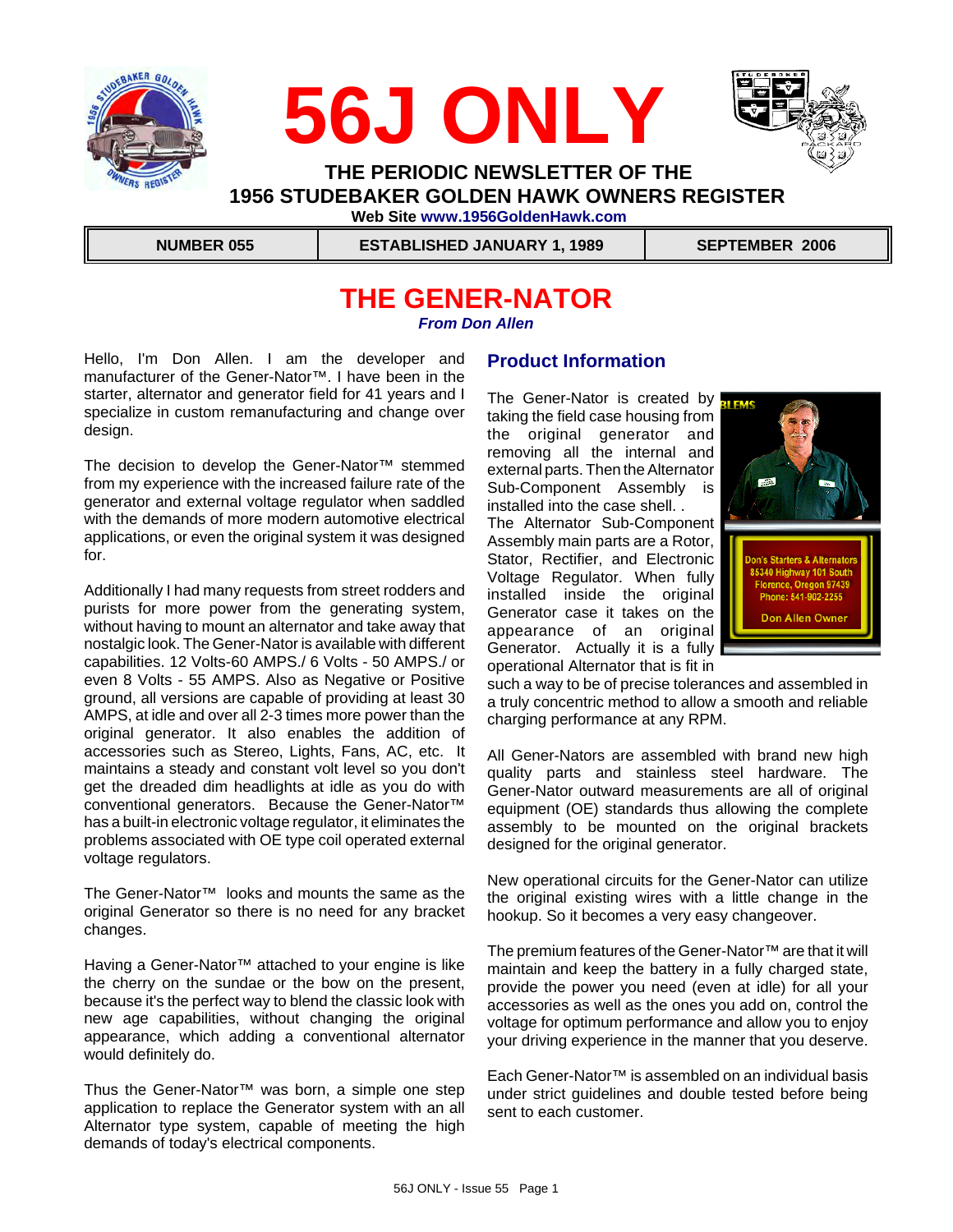The Gener-Nator™ is NOT an alternator machined down and then stuffed inside a generator case. It is, however, a very sophisticated piece of electrical artwork designed especially for the discerning motorist who wants to keep the class in their classic ride.

There is a definite pride of ownership with the Gener-Nator because of it's Quality, Performance and Style.

Best of all when you look under the hood you see a generator not an alternator.

### **Orders-**

The Gener-Nator™is available on an exchange basis , and in some cases may be purchased "Outright" (without a core exchange).

For the customer who is a purist at heart, the original ID tag will be mounted on the Gener-Nator™ (taken from the old generator) at no additional cost. If you wish, a new ID tag can be attached ( with your original #s imprinted for an additional \$ 15.00 ) Note: For Delco only.

Cores that have stripped out adjusting holes are not a problem. New threads will be installed at no additional cost.

If the frames on the core are damaged or broken, in many cases they can be replaced at an additional cost that will not exceed the full cost of the core itself. Core costs are regulated by each core on an individual basis.

Any generator that is a short case Delco style ( 6 1/8" case or between mounting ears) design must have minimum one inch clearance space from the rear of the generator in order to accept the new Gener-Nator™ style, if so mount package will be included.

The Gener-Nator™ comes in a stock Semi Gloss Black color for steel. Aluminum frames will not be painted unless customer requests them to be painted. We also have a host of other heat resistant color finishes for you to choose from free of charge. For an additional cost ( \$100.00 in most cases ) we will powder coat your Gener-Nator™ .

The Gener-Nator™ is precision made with the closest tolerances possible. The internal components are made from billet aluminum and high grade steel with precise machining done on a CNC.

If you want your Gener-Nator™ Powder Coated, please discuss this at the time you place your order.

Shipping charges are based on actual cost for method of shipping selected at the time of your order.

New mounting hardware is often included.

The Gener-Nator™ has been field tested under methods that far exceed the normal demands of the automobile in the most extreme hot or cold conditions. We are confident that the Gener-Nator™ will provide you with many years and many miles of trouble free operation.

We provide you with a 3 Year Parts and Labor Warranty with every Gener-Nator<sup>™</sup> sold.

### **Pricing-autolite-**

(does not include pump or tach drive) Most Autolite Gener-Nators are on an exchange basis only. Some may be purchased OUTRIGHT (without a core exchange) for an additional cost.

All press on pulley types will be replaced with bolt on type pulleys. 12v. Negative ground with Gen. Lite or Ign. Wire \$795.00 exchange.

Here at Gener-Nator<sup>™</sup> our motto is "Happiness is an engine that starts ".

**NOTE:** *I wrote to Don sending pictures of the generator on our cars. He sent the following: "On quite a few larger than 3 inch diameter pulley types I will opt for a smaller pulley for a better power curve and in the case of the one in the pictures you sent it would have a finished look of the later style which is not a full flat face.*

*PS: I'm sending along a couple of pictures, the one with the cover-band is from a 51 and the powder blue one is from a 58."*



1951 1958



### **Pat & Karen Doherty's Star** *Hemmings Classic Car cover*



The August issue of Hemmings Classic Car magazine featured Studebaker models with 26 pages devoted to the various postwar models. Gracing the cover, was Pat and Karen's 1956 Golden Hawk. The article, written by Jim Donnelly, was very well done, and the Doherty's car looked terrific. It served as a great ambassador for Studebaker, the 1956 Golden

Hawk, and our Register.

The article stated that this car was built in Los Angeles, but both Lu and Bob Palma notified me that ths was not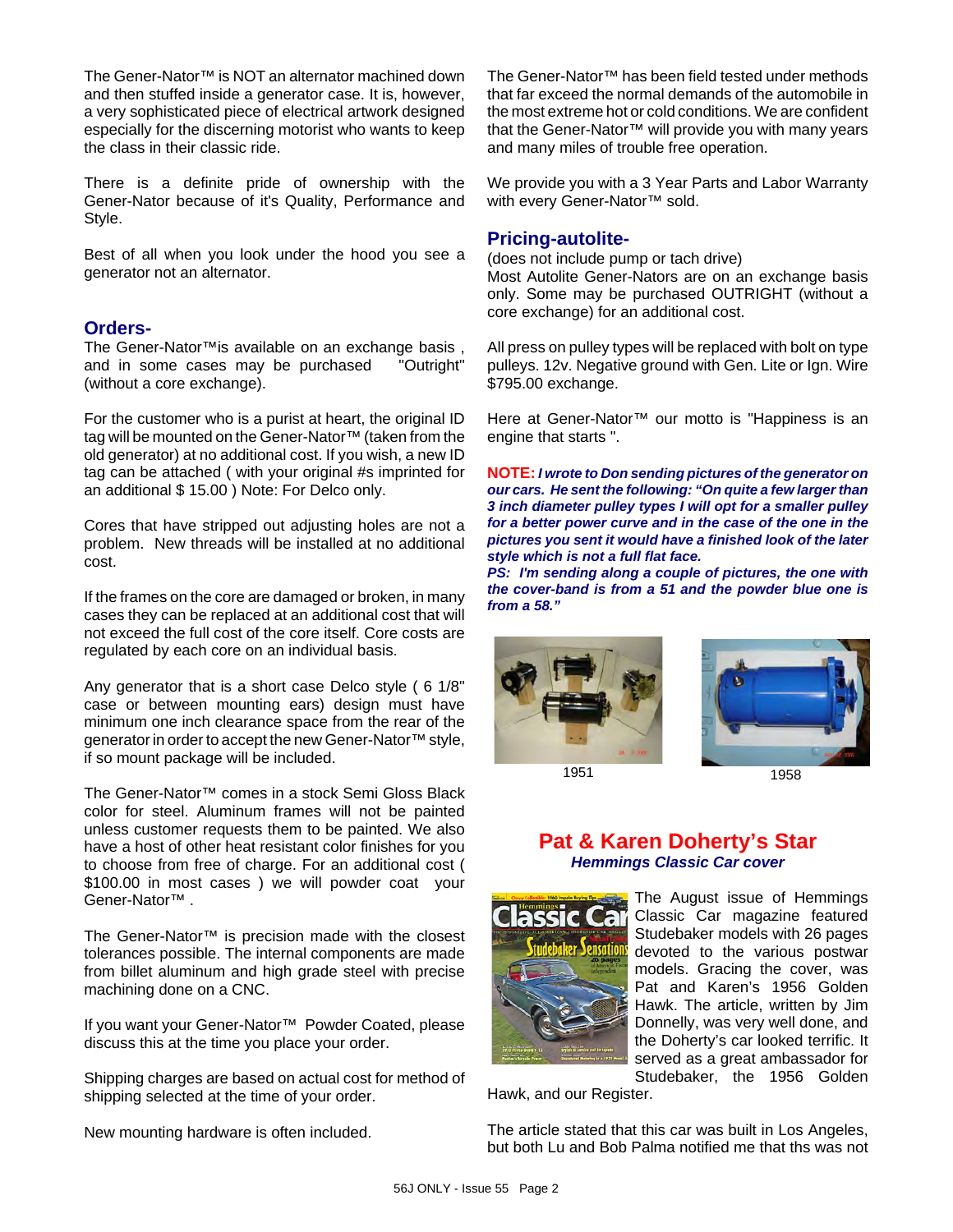the case. It is a South Bend Golden Hawk, and was sold new through the Palma-Rhoads dealership in Paris IL.

There were several photos showing stages of the restoration, and the author even mentioned our web site. I spoke to the author a day or two before his deadline, and he made reference to our group. The only glaring errors, at least to me, was his using the word Registry in place of Register. He also left out the word, "owners", but that's about all.

To his credit, Jim never mentioned the front end weight misconception that has appeared in almost every story on the 1956 Golden Hawk. Maybe we are starting to make some headway.

Congratulations to Pat & Karen.

### **Other Comments**:

Hi Karen: I know this is a long time coming but ... your '56 is not only in the new issue of Hemmings Classic Car ... it's on the cover! Thanks for providing such a great car for me to shoot.

Jeff Koch West Coast Associate Editor Hemmings Motor News

### **The Archives of Advertising** *Studebaker High Performance*

The Archives of Advertising is a series of CD-ROMs documenting the advertising of products and services in various areas of interest. Each CD-ROM contains a "browsable" collection of fifty to over 300 ads scanned from original magazines and newspapers. The ads are searchable by year and model of product. They are viewed in a slide show format with a zoom function allowing a high-resolution view of each ad. Each month, several new titles are added to the series in aviation, automotive, railroad, nautical, entertainment, fashion and other areas.

I received a package on September 14, 2006 from Bill McBride. Inside was a letter from Bill, and a CD. Bill has written columns for Old Cars Weekly and Car Exchange, and wrote about analyzing auto ads from the standpoints of both copywriting and art direction.

Before reading Bill's letter, my reaction was one of confusion. Why send a CD, with a 1958 Golden Hawk on the sleeve, to some interested in 1956 Golden Hawks? Once I read the letter, things cleared up considerably.

The CD is one of over 120 offered, and this one focuses on Studebaker advertising during the years of 1955 through 1964. It is geared toward Studebaker's lesser known performance ventures and features the Speedster, Hawk, and Avanti models. It is quite interesting, and contains some ads that I haven't seen before. There are quite a few on the 1956 Hawks, and the other models are well covered.

Some of the images didn't copy very well, although all are discernable. The black & white images have more of a pattern quality to them, while the color copies seem to have reproduced quite well. The CD is easy to use, and delivers a wealth of advertising history. I'm not sure what the price per CD is, but it might be cheaper than buying copies of the actual ads.



If you would like more information on this project, you can contact:

The Archives of Advertising An Imprint of McBride/Publisher 56 Arbor Street Hartford CT 06106.

The phone number is 860-523-1622 and you can reach them on the web at www.archivesofadvertising.com

### **Putting on the Brakes** *Classic Tube Stainless brake and fuel lines From Brent Hagen*

I recently received the last of my stainless steel pre-bent brake and fuel lines from Classic Tube. Their web site is www.classictube.com their phone # is 1-800-882-3711. They are located in Lancaster, NY.

I am very pleased with their workmanship and turn-a-round time. These tubes are for my dual-Rochester carb'd 56J. The fuel line set-up is the same as found on a 1956 Packard Caribbean which they had already listed on their web site. Two of the lines were incorrect, probably from a bad sample that a previous customer had given them. I had NOS samples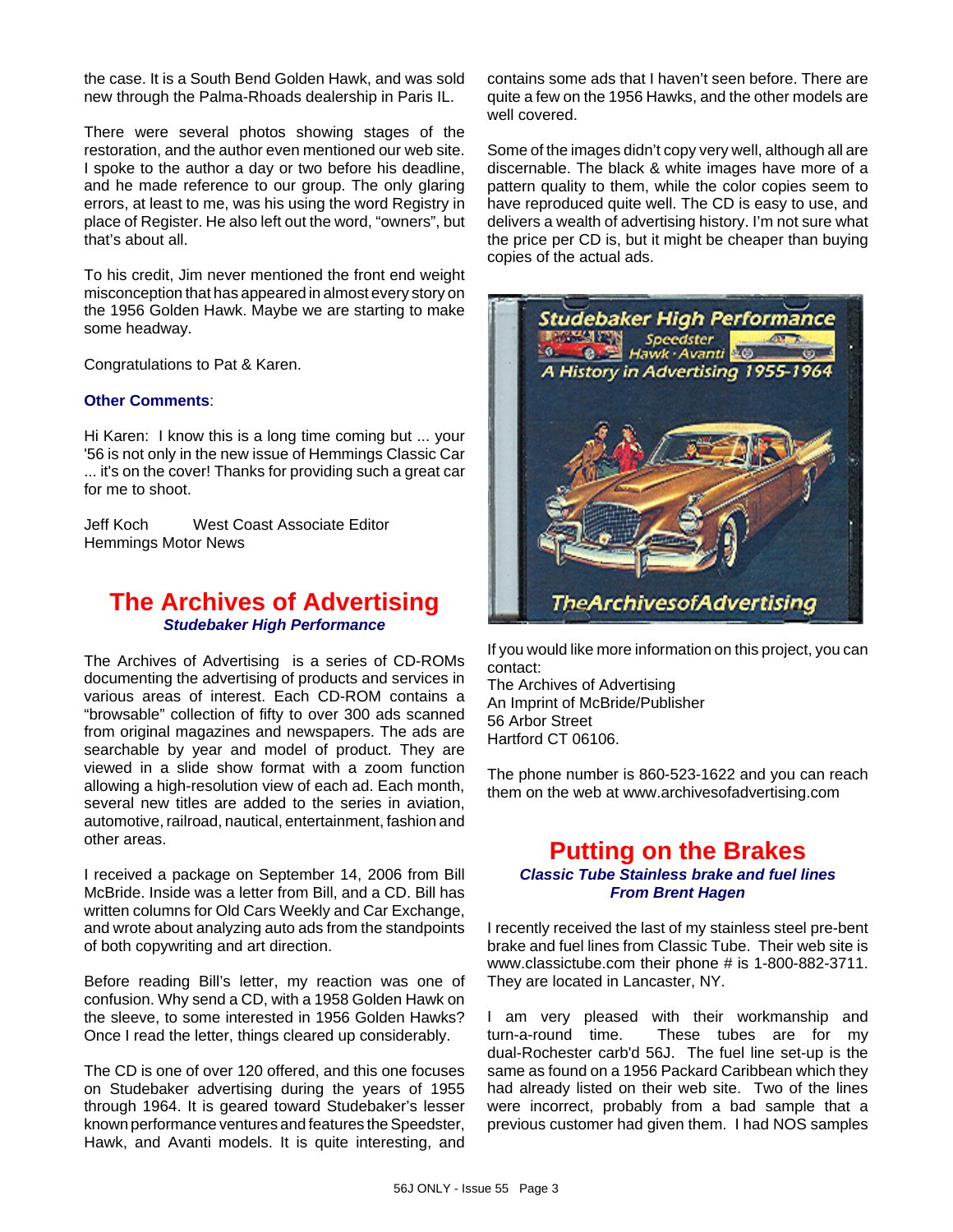of these lines and sent them in to be duplicated in stainless.

They now have the correct factory lines in their computer for making the lines by CNC. They also have the information for making the two fuel lines from the gas tank up to the rubber flex line that goes to the fuel pump inlet. These two lines are the same for a 56J with dual Rochester Q-Jets or the single Carter WCFB. If someone wants stainless lines for a 56J with the single Carter WCFB set up they will need to submit their old fuel pump outlet to the fuel filer fuel line so Classic Tube can put it in their computer.

The brake lines were real tricky. I am converting my car from manual brakes to power brakes with the Hydrovac. My car is the 3spd with overdrive and hill holder. There are a total of nine different solid brake lines for this set up. I was able to come up with samples of six of them. Three of them had to be manufactured from drawings I submitted. They were reluctant to do this without real samples, but where are you going to find them?

I was careful to give them the individual Studebaker part #'s with each line I sent them, so hopefully this will help if someone wants them to make up brake lines for 56J's with Ultramatic and power brakes or non-power brakes. Four of the brake lines are common to all 56J's. These include the front two brake lines that extend from both front wheel brake flex lines to the junction block on the front left side of the inner frame and the two rear brake lines which extend from the left and right rear brake wheel cylinders, along the rear axle, to the "T" where the rubber flex line connects.

 For the flexible lines, I had stainless/Teflon lines made up to replace the original rubber lines.

All the lines came in a long box and were taped together. The longest brake line and the longest fuel line came with factory shipping bends in them. They provided instructions on how to remove these.

One other item, I checked around and found Hagen's Hi-way Auto Parts, Inc. to be the the least expensive place for stainless steel sleeving of brake master cylinders and wheel cylinders. They also offered me the fastest turn-a-round time. Their web site is www.hapinc.com they are located in Puyallup, WA and their phone # is 253-845-7020. I am very satisfied with their quality craftsmanship.

### **Mysterious Cowl Tag Part 3**

*What happened to W G Knecht?*

Richard Quinn provided the answer to the cowl tag



question, explaining that Walter G. Knecht worked in the engineering department at Studebaker. I wondered what happened to Mr. Knecht, and the possibility of getting in touch with anyone from his family. I found that Indiana State University provided a research service, through their library. I sent my query to the library, and two days later, received the following:

### *Dear Mr. Ambrogio,*

*In checking the online Social Security Death Index we found a listing for a Walter Knecht, born 25 April 1897, died April 1982. His last residence was in South Bend, St. Joseph County, Indiana.*

*In checking the "South Bend Tribune" newspaper we found an obituary for Walter G. Knecht, April 11 (Sunday), page 32. According to this he was 85, of 53570 Olive Road, and died (Saturday) at Memorial Hospital after an extended illness. He retired in 1960 as director of quality control at Studebaker Corp. where he worked for 42 years.* 

*He was born April 25, 1897 in St. Peter, Il. and had lived in South Bend since 1920. He was married July 6, 1920 in Chicago to Frieda Rinkel who survived him. The other named survivor is a sister, Mrs. Laura Cinnater of New Orleans. Services were on Tuesday at the Welsheimer Funeral Home with Rev. Gary L. Forbes, D.M., pastor of the First United Methodist Church of South Bend, officiating. Mr. Knecht was buried in St. Joseph Valley Memorial Park.*

*Sincerely,*

*Diane Sharp Senior Subject Specialist Genealogy Division Indiana State Library*

I think I have taken the issue of the mysterious cowl tag about as far as I can go with it. Again, my thanks to *Turning Wheels* Almanac Editor Richard Quinn for providing the answer to this question that has baffled me, and many others, for over twenty years.

## **Mail Bonding**

**Letters are always welcome. If you need help or can offer advice, share it with other owners. (Edited as required.)**



### **Lenard L Miller July 26, 2006**

Thanks for sending the 56J newsletter. I always enjoy reading it. I've included my email address so you can send future issues via the Internet.

I have taken the liberty of enclosing our business cards for S&L Classics. We restore cars for all parts of the country. We restored a convertible for a gentleman from Southwest Florida a couple of years ago. We also build street rods to the customer's specifications.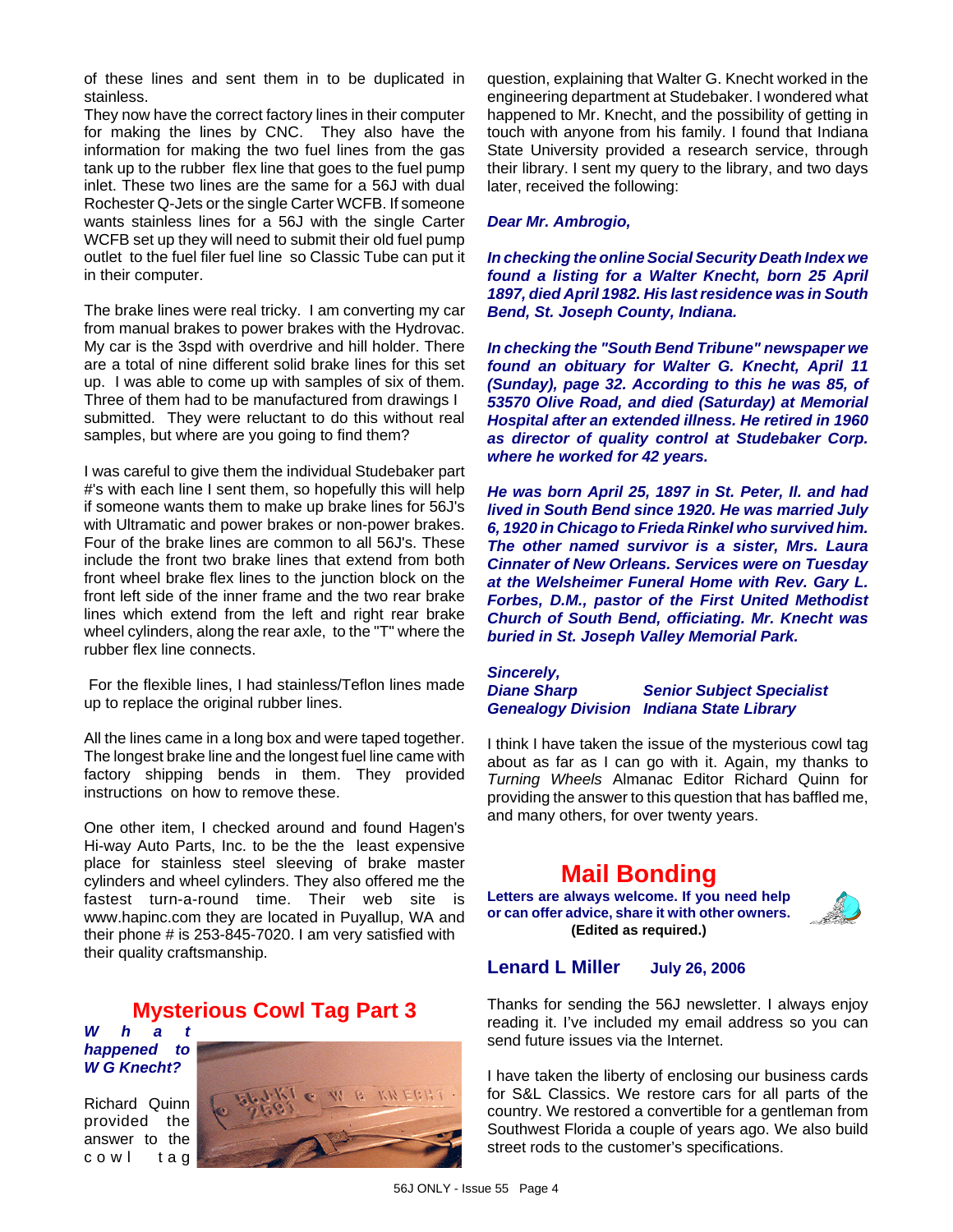I have shown my 56J several times and it is always a winner. It is interesting, sometimes the comments I get. A lot of the younger people are fascinated by it as most of them have never seen one before. My 56J is not totally original as I painted it a color I like, and the interior is different also. Mechanically, it is 100% original.



P.S. Our web site is slclassics.com

### **Brent Hagen July 29, 2006** *Subject: Jet Steak (56J Dual Quad set up)*

I recently had the opportunity to stop by South Bend, IN with my son, Mark on our recent trip cross country to Raleigh, NC where Mark is attending NC State.

In South Bend I made arrangements for my son and I to visit Andy Petrass. Andy is very knowledgeable in Studebaker performance engines. I also found out that Andy has done volunteer work with the Studebaker Museum in the archives and has spent much time doing research.

Andy mentioned to me about the Studebaker "Jet Streak". It was a kit that Studebaker had considered offering to 56J owners back in 1956. The kit and all the parts were even assigned part numbers! I do not know why it was never offered. Here is what Andy has to say about it:

"I believe that what you're inquiring about is the Jet Streak kit, part number 1541800. It was for the 56J and included the twin 4 bbl set up from the Caribbean, Isky solid lifter cam and kit, a different distributor and various and sundry other pieces. It WAS released for production but was never actually made available for sale. It was intended as an over the counter item and not factory installed." Andy is going to make a copy of the kit contents for me. When I receive it I will send you a copy.

After Mark and I left South Bend we made another stop at Studebaker International in Greenfield. One of my purposes in stopping there was to talk to Ed Reynolds first hand about the picture he has from his Studebaker Hawks book, of his dad and someone else from the engineering plant looking over a picture of a 56J with the Caribbean dual quad set up. I believe this was the Jet Streak kit being evaluated.

I am aware you have that picture from Richard Quinnn also and I have never been able to determine which 56J that Jet Steak set up was installed in. Unfortunately Ed Reynolds did not have any information on the picture and did not remember his dad mentioning it. Ed did verify that Studebaker assigned a part number to all prototypes and to every component used in them as well!

If I run across any more information, including the Jet Streak info. from Andy, I will be sure to forward it on to you. Oh, I pretty much have the dual 4 set up in my car finished.

The last thing I have left is waiting for Classic Tube to make me up a stainless steel vacuum advance line. My oil pressure and return lines from the oil filter canister are also stainless and are listed in Classic Tubes catalog and on-line catalog as being for Packards, as well as 56J's

### **Lee McCullough September 15, 2006**

Yes, the number 143, I gave you did come from the plate on the firewall, passenger side. In fact, I photographed it. However, I didn't check the driver's side door jamb. As the vehicle is at a friend's farm 50 miles from where I live, I will have to make another trip there to get that number.

Worse, I put the car there in 1989 and a small bush has grown up next to the driver's door, so I either need to try and move it (all four tires are flat) or chainsaw down that bush. The chainsaw option would be easier, but I don't own a chainsaw. I'll try to get a friend to help me sometime. In any case, when I get the number, I'll send it along.

I am so glad someone is trying to track down the last of the Golden Hawks. And I've already learned a couple of things from you that I never knew, and I thought I knew a lot about Studebaker and especially Golden Hawks. I did not know, however, that Studebaker had an assembly plant in Los Angeles. I always assumed that all the Hawks were built in South Bend, until the company moved to Hamilton.

About my car, your description is accurate except for one point. The windows are not tinted. Or if they are, it sure is a light tint because I've never detected it. One other feature of this particular car is that it had (it's broken) a large dial located near the left outside air vent door that was used to raise and lower the radio antenna. I'd think that would be a pretty dangerous thing to use, especially when you're talking on your cell phone.

I'm at work now so I have to close, but I will be stay in touch. I'm delighted to find your group. Us Golden Hawk owners have always been kind of an orphaned group, what with straddling the fence between Studebaker and Packard.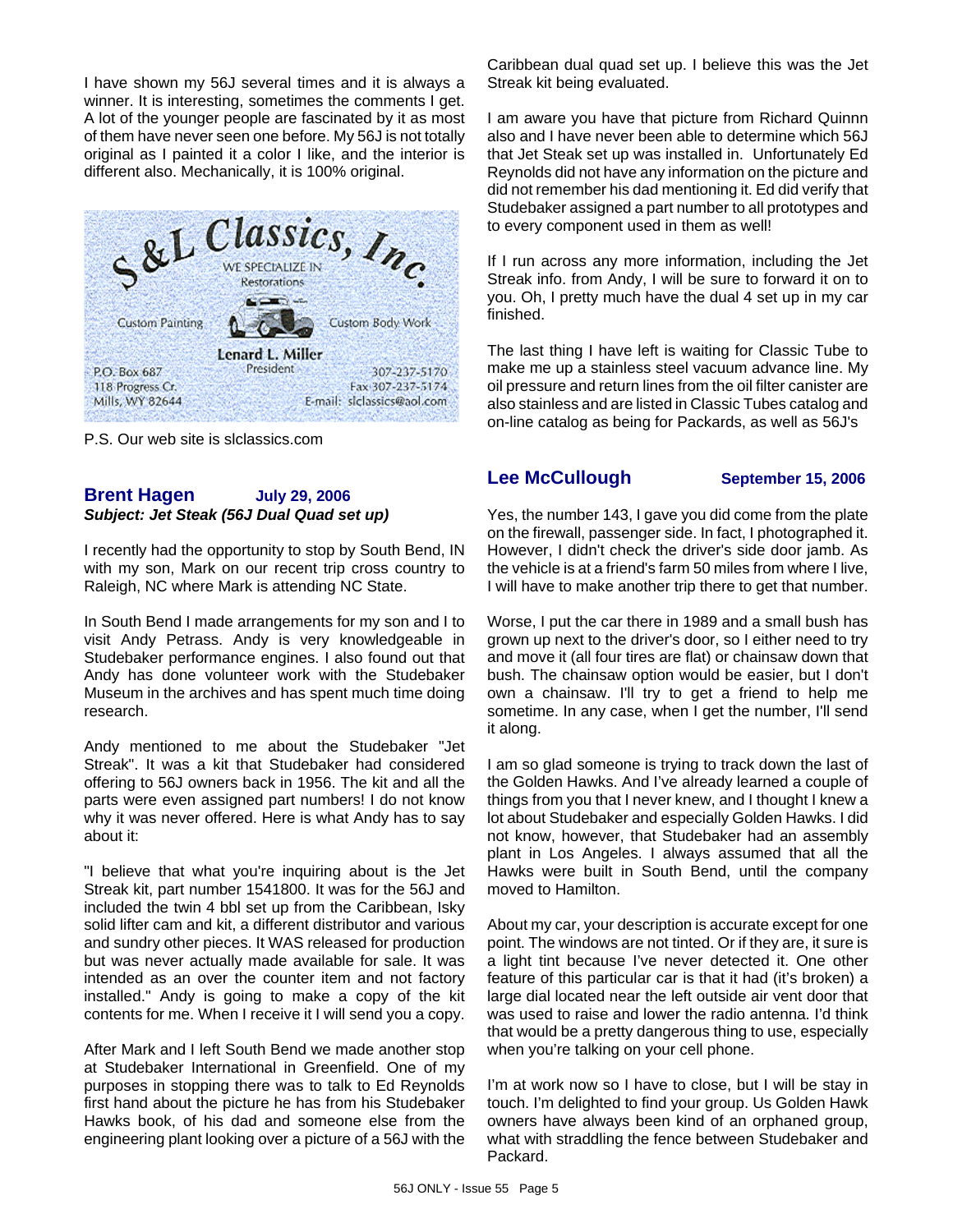### **Bob Edwards September 16, 2006**

Finally, after all these years I put radials on the Hawk yesterday. Took it for a spin this morning, what a difference. But, I will miss the old "Silvertown" name on the side.

I got this set of tires from Diamond Back Classic Radials, Conway, S.C. They are actually Cooper SE tires. Apparently they put the sidewall (3") on at Diamond Back. { 215/75R15, 27.7 Height, 6.2in tread width, more rubber on the road.}

### **Here We Grow Again**

*Since the newsletter is now posted on the web site, we will no longer print addresses and phone numbers. If you move, please remember me when you send your change of address forms.*

| 467 Kurt Miller<br>Mulvane KS                   | SN 6800100 |
|-------------------------------------------------|------------|
| 468 Oscar J Williams JR<br>Gretna VA            | SN 6033103 |
| 469 Carine Y van't Verlaat<br>Dalem Netherlands | SN 6032047 |
| 470 Wade Eagleton<br><b>Bakersfield CA</b>      | SN 6032133 |
| 471 Arnold & Wilma Hummel<br>Akron IA           | SN 6032757 |
| 472 Kenneth Kidwell<br>Deltaville VA            | SN 6030799 |
| 473 Jim Schroeder<br><b>Mission TX</b>          | SN 6033024 |
| 474 Stephen A Noia<br>San Jose CA               | SN 6800525 |
| 475 Lee McCullough<br>Austin TX                 | SN 6800016 |

#### *NOTICE:*

*In lieu of dues, and to help keep my records correct, registration forms are mailed to owners who haven't been heard from for several years. If you receive one, complete and mail it at once or you will be dropped from the mailing list.*

## **Special Note on Omaha**

Sorry I wasn't able to set up a dinner for us this time. No matter where I checked, there were obstacles. Some of us did gather in the registration room. I hope we can get together next year in South Bend.

### **Special "56J ONLY" Items**

#### **56JONLY MESSAGE GROUP**

This group was started by owner Scott Reid in July, 2002. It is a vehicle for owners and fans to exchange ideas. It is not officially a part of the 1956 Studebaker Golden Hawk Owners Register, but it certainly adds another dimension to our group. Just go to our web site and click on *56JONLY Message Group*, and follow the instructions to sign in or join.

**NOTICE:** *I rarely visit the group. If you want to contact me, or to include something in the newsletter, you must send it to me directly. You can do so through the 56SGHOR web site. NEVER write to me at the Yahoo email address.*

### **56J ONLY, ELECTRONIC VERSION**

The "E" version of the newsletter is in color, and undamaged in transit. If you would like to receive the newsletter electronically, and save me a buck, just let me know and send your Email address. I will send you a notice whenever the latest version is posted on the web site. You can read it, download it, and/or print it at your leisure.

Anyone with an Email address on file with me, will automatically received the newsletter electronically. Please let me know if you prefer to receive it through the post office.

### *Wheel Estate*

**Due to our infrequent printing schedule, many ads may be quite old. Please let me know if the transaction has been completed.**

**For sale:** I have 1956 Golden Hawk with a ground up restoration started. The chassis has been stripped and completely restored the body has been completely restored and painted. It had very little rust but all was repaired before painted. This was originally an Arizona car. It has less than 70000 miles, needs to be completed. I have the original 352 Packard engine with an automatic trans. Power steering and brakes. The interior is missing except the seats and dash which need to be repaired. Most of the chrome has been replaced or rechromed and the front and rear bumpers do need to be repaired. I do have many extra parts such as extra front and rear glass and many extra handles and chrome parts. I seek 14,000 for the car it is located close to Nashville Tennessee. Thanks, Billy Stallings 615-481-6941 thespaguy@thespaguyinc.com I do have pictures if desired. (09-2005)

**For sale:** 1956 Golden Hawk Ultramatic \$12,500. Family Auto Sales, Inc., 3300 25th Ave., Gulfport, MS, 39501. Phone 228-864-8220, Fax 228-868-3883. (02/2003)

- - - - -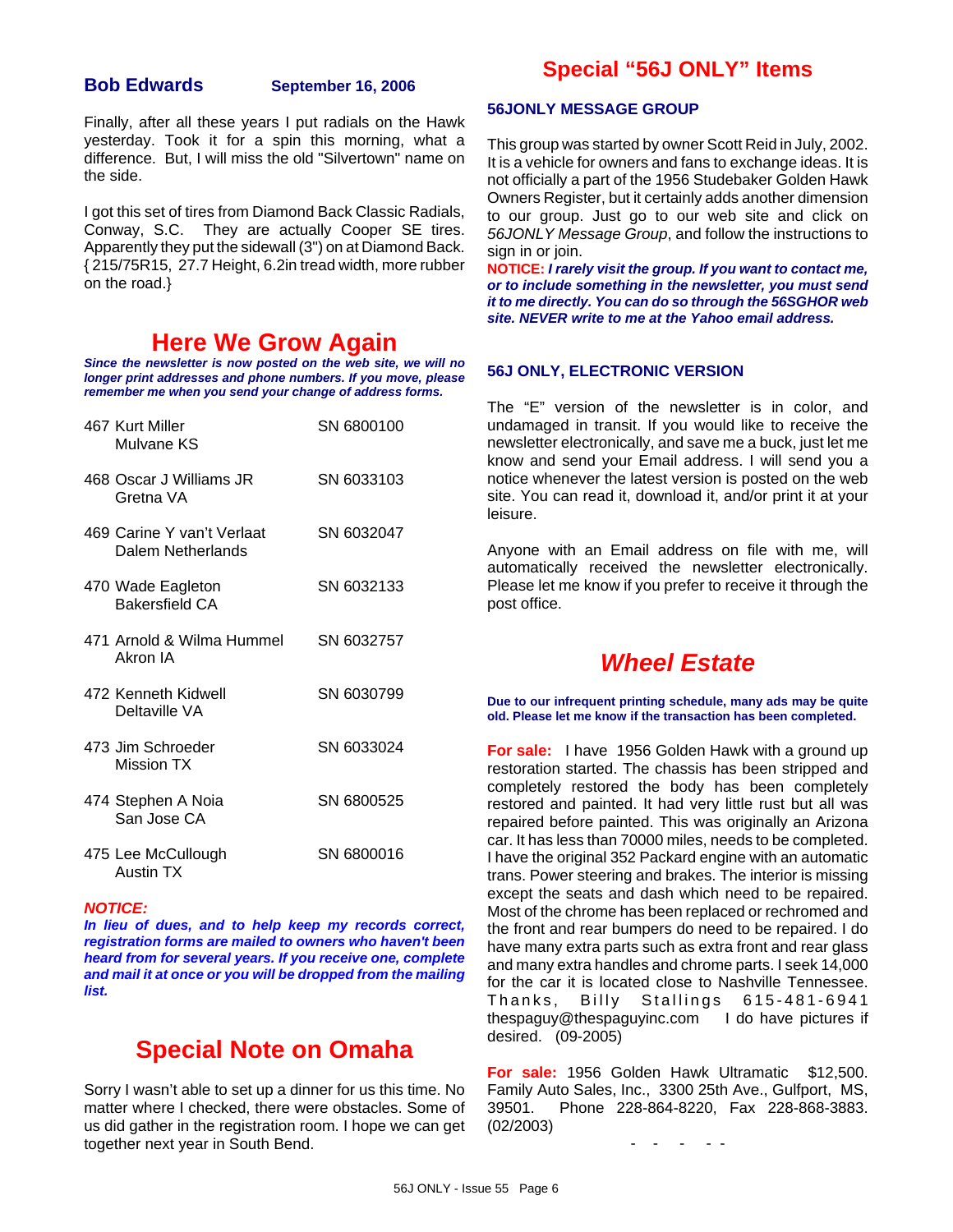**For sale:** I have a couple of sets of new steel Ultramatic Transmission cooling lines for sale, \$75/set. Special purchase, NOS 56J brass 160 degree thermostats, Autostat by Robert Shaw, \$6ea-add \$2 shipping. I have many other nos and good used 56J parts including a few nos ash trays. Please inquire. Brent Hagen, 6220 SE 55th Ave., Portland, OR 97206-6800. Email: ghawk352@effectnet.com (09/2006)

**For sale:** Just found a stash of 1998 manufacture NOS Packard V8 hydraulic valve lifters. These were made by Johnson, a major OEM supplier, before they went out of business. To get enough for my use, I had to buy two cases, 234 units. Will sell them to my '56J friends for \$9.00 each. For comparison, most major Packard suppliers are asking \$14-16 each. Send cashier's check, money order or PayPal to Jack Vines, 3227 E. 28th Avenue, Spokane, WA 99223 PackardV8@comcast.net Packard V8 Limited. 509-535-8610. (06-2006)

**For sale:** Parts for sale. 1956 STUDEBAKER Golden Hawk - parts for sale - Good doors, fenders, etc. - in good condition - Barry Hackney. Houston, TX, 77073, USA, phone; 281 787-6230, Email: bhackney@houston.rr.com 03/06

**For sale:** TH400 transmission with the Jack Nordstrom adapter, rebuilt and modified, ready to go into a 1956 Golden Hawk. \$1200.00 plus freight from Sacramento CA. Bill Carlson 2801 Leavenworth St, San Francisco CA 94133, phone 415-407-8174. (02-2006)

**For sale:** NOS and used 56J parts. I can repair most tach sending units and I rebuild sending unit to tachometer cables. Brent Hagen, 6220 SE 55<sup>th</sup> Ave, Portland OR 97206-6800, phone 503-771-0604. ghawk352@effectnet.com (06/2005)

**Wanted:** "Packard" grill crest (emblem) # 391375. Fits 1948-1950 models W/fasteners. Also part No. 29326P (bullet) ornament, radiator grill panel for 1951 Studebaker. Also # 293310 ring radiator panel ornament, prime, for same W/fasteners. NOS, excellent please, to match quality of parts I now have. Don Girvan, 273 Shediac Rd., Moncton N.B. Canada E1A 2S5. (02-2005)

**Wanted:** Looking to find lower aluminum molding for drivers side rear fender for 56-J. Does not have to be nos, just no pitting or deep gouges please. Hope you can help. I need this one piece to complete a set. Jim Kranak jimmijim8@yahoo.com Ph. 304-723-5253 (11-2004)

**For sale:** 1956 Golden Hawk used parts & literature: #403502 pressure plate \$50.00, #461543 bell housing \$150.00, # 440529 flywheel \$100.00 #473176 clutch plate\$40.00, #6403546 clutch release lever & ball stud \$35.00, #465306 release bearing \$20.00. \$350.00 for all. Can have clutch plate & pressure plate rebuilt for additional cost. # 440893 intake manifold \$35.00.#1312185 hood ornament \$75.00. # 1312079

lower grill molding chrome \$35.00.# 440842 timing chain \$20.00. #440843 timing gear \$20.00. #440841 crank sprocket \$20.00.Packard Delco starter motor with solenoid \$75.00. Small folder of entire 56Stude auto line \$20.00. Large folder of 56 auto line \$35.00. Large folder of only 56 Hawk line \$35.00.56 Golden, Sky & Power Hawk F fender chrome strip #1312503 good cond \$30.00. 56 Golden, Sky & Power Hawk door chrome strip # 1321106 good cond \$25.00 ea. Will trade some of above for 56J power brake unit (hydrovac). Shipping extra. John Raises email: avantijohn@yahoo.com (10/2003)

**Wanted:** Column gear selector shaft upper bracket 1539833 for Ultramatic w/power steering. This is the part right below steering wheel and has detents for trans selector lever. Good used is fine. Thanks, Kendall A. Gibbs MD, lebaron41@yahoo.com 401-247-2015 (04/2003)

**Wanted:** Shift Rods and shift levers for T-85 trans. Part #'s 1540179 and 1540207 shift rods and 1539603 and 1539601 shift levers. These parts are for a non-power steering car. Please call Randy at (856)358-7585 or e-mail R6Stude12@msn.com (10-2002)

**For sale**: solid 56J body, doors, rear fenders, all trim, tail light lens-perfect. One set of NOS side grills, Good hood, excellent trunk, stainless trim, glass, tachometer, sending unit, clock, dash face plate, glove box door, 4 barrel carb, 3 spd overdrive trans, bell housing, clutch, pressure plate, linkage, restored window flippers right and left, fins, roof belt molding, interior roof plastic bands and steel holders and brake drums. Other STUDE parts available. Dwayne Jacobson, 2620 Lakeview Dr, Junction City, WI 54443. 715-341-9470 or studebaker@g2a.net



1956 Golden Hawk 1:72 scale model diecast. Pick from any of the standard 1956 colors. \$70.00 + \$5.00 S/H. Shrock Body Shop, 3999 Tyrone Pike, Coalport PA 16627. (04/2004)

www.shrockbrothers.com/72nd\_scale.html

### **1956 Golden Hawk Services**



Want dependable **air conditioning** for your 1955-56 V-8 Packard engine in whichever car it is in? You will need the third puller and bolt for the crankshaft to drive the

compressor. Modern, dependable serviceable equipment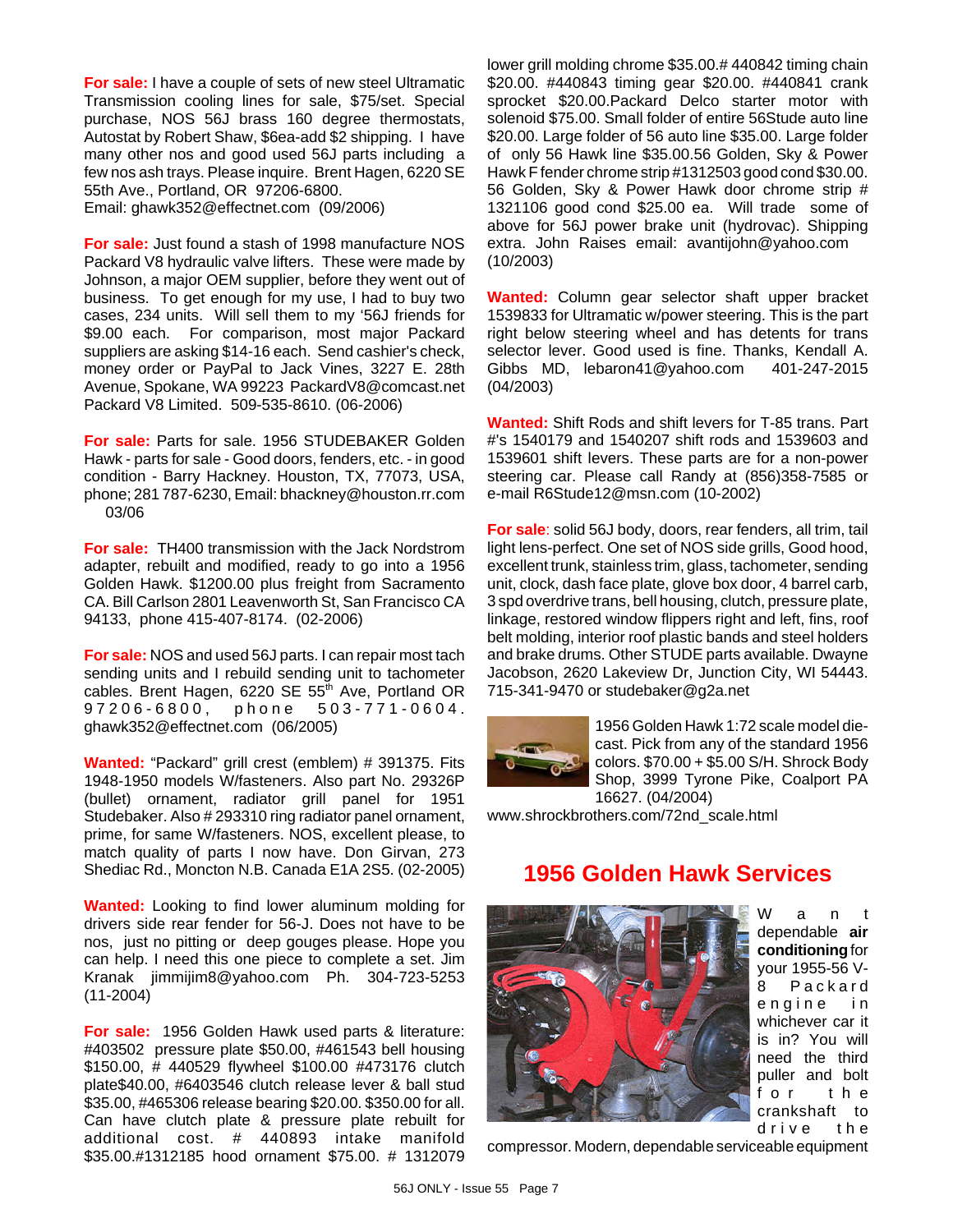starts with the Sanden compressor, 100-AMP alternator to keep your battery charged, and the electric cooling fan. **AC pulley and bolt** \$300.00, **Bracket Kit** for alternator & compressor including offset oil fill tube and al hardware, NAPA numbers for belts, etc. \$350.. Includes shipping and handling.. Jack Nordstrom, 3023 Pine Valley Dr,, New Braunfels TX 78130, phone 800-775-7077. (04/2006)

**Ultra One Rust Remover**: Non Acid Product. No fumes, no gloves required, reusable product, cleans up with water, biodegradable, easy to use. Does not affect rubber, gaskets, seals, decals or stickers, plastics, most paints. DISSOLVES RUST ONLY

#### WWW.WEREMOVERUST.COM **Code RCS15**

For a brochure call 847-464-5119 or write to Roscoe Stelford 15N119 Reinking Rd Hampshire IL 60140 or stelfordsinc@aol.com (12/2005)

#### **Ranco Heater Valve Repair**. Your

heater valve/s repaired or will send you a rebuilt one. I must have your old rebuildable core. It must be the same type you are ordering because I do not have a lot of cores. If you



not have a valve and there is a \$50.00 core charge. These valves are very hard to find. Valve or rebuild - \$65.00 Price includes return postage. Downeast Studebaker, 314 Rosewood Rd. Goldsboro, NC 27530 919-734-7755

e-mail: sanjim76@earthlink.net (02/2005)

#### **Exhaust extension PN AC-2754** Originally available on



1956 Hawks and station wagons. Chrome finish. Dresses up tailpipe and prevents gasses from marring car finish. \$65.00 ea. ALSO

**1-104 Oil Filter Decal** \$6.00

ea. **1-083 Valve Cover Decal** (2 required) \$6.00 ea. All items plus 10% shipping. Studebaker International, 97 North 150 West, Greenfield IN 46140-8562, 317-462-3124, FAX 317-462-8891, Website: www.studebaker-intl.com



Email: info@studebaker-intl.com (08-2004) *(Prices subject to change)*

**Recast Steering Wheel PN 1540647,** white, 17", just like the original, includes the four rings around the ribbed area. \$575.00 + \$25.00 S/H. Shrock Body Shop, 3999 Tyrone Pike, Coalport PA 16627. (04/2004) www.shrockbrothers.com/steering\_wheels.html

**Electronic Ignition Modules** for your 1956 Golden Hawk. Use the tachometer sending unit with the points system. John Brooks, 1821 Ft Worth Hwy, Weatherford TX 76076, Tel 817-594-0840. www.studebakerfarm.com or Email to studefarm@yahoo.com.

**Ultramatic Transmission Shift Indicator**. Die-cast Metal, with a clear casting, and indented letters pre-painted from the rear. Bill Glass, 18 Lorenz Dr, Valhalla NY 10595. 914-761-5788 or BondoBill1@aol.com (02-2004)



 $$40.00 + S/H$ 



**Reproduction trunk escutcheon** for 1956 C-K cars, \$75.00. Myer's Studebaker Parts 130 Main St, PO Box 276, Duncan Falls OH 43734. Phone 740-674-4897, FAX 740-674-7170, Email spookys@1st.net or Visit our web site at www.myersstudebaker.com (03/2004)

**Ultra400 Automatic Transmission Conversion** for your 1956 Golden Hawk. Enjoy the difference and confidence. No puking overflow. More power to the wheels. For more information contact: Jack Nordstrom, 4975 IH-



35 South, New Braunfels TX 78132, Tel 800-775-7077.

**1956 Sky Hawk and Golden Hawk headliner trim bows.** One set consisting of 3 pieces with ends tapered. \$110.00 per set (includes shipping). Myron McDonald, 417-678-4466 or 417-678- 2631, email pmeyer@hdnet.k12.mo.us

**Rebuilt 56 Golden Hawk fuel pumps**, both Carter and AC Delco, \$75 exchange (I must have your old fuel pump, or a \$50 core charge). Add \$10 for shipping. Gary Capwell 3441 Sandringham Dr. N.E. Salem, Oregon 97305, Phone 503-365-3296 Email mocha56j@comcast.net (01/00).

**Rebuilt Packard water pumps** for sale \$95, plus \$10.00 for shipping, no core charge. Contact Brent Hagen, 6220 SE 55th Ave., Portland, Oregon 97206-6800. Phone: 503-771-0604. E-mail: ghawk352@effectnet.com

**Reproduction Tail Light Lenses** 1956 C-K part# 1312694, \$49.00 ea. Chuck & Chris Collins, 2410 W Freeway Lane, Phoenix AZ 85021, 602-995-5311, FAX 419-858-5900, Email chuck@studebakerparts.com. On the web at :www.studebakerparts.com

**Transmission Puke kit-II**: Stop that fluid from belching out the dip stick tube on start up. \$5 ppd. Mail check to Brent Hagen, 6220 SE 55th, Portland, OR 97206-6800

| <b>THE STUDEBAKER</b><br><b>GOLDEN HAWK</b><br><b>FOR VALU</b><br>The season from this basic control                                                                                                                                                                                                                                                                                                                                                                                                                                                                                                                                                                                                                                                                                                                                                                       |                                                            | <b>SPORTS CAR FUN</b><br><b>PRACTICAL FAMIL</b>                                                                                                                                                                                                                                                                                                                                                                                                                                                                  |
|----------------------------------------------------------------------------------------------------------------------------------------------------------------------------------------------------------------------------------------------------------------------------------------------------------------------------------------------------------------------------------------------------------------------------------------------------------------------------------------------------------------------------------------------------------------------------------------------------------------------------------------------------------------------------------------------------------------------------------------------------------------------------------------------------------------------------------------------------------------------------|------------------------------------------------------------|------------------------------------------------------------------------------------------------------------------------------------------------------------------------------------------------------------------------------------------------------------------------------------------------------------------------------------------------------------------------------------------------------------------------------------------------------------------------------------------------------------------|
| minister for<br>BUTABATT INC.<br>THE GAS P-TOWNER, WHO<br>DIS ANDO VUMBER<br><b><i><u>REGISTER</u></i></b><br><b>Suite</b><br><b>SCHOOL CONSULTING THE TIME</b><br>the course common.<br>process of the process that<br>ALCOHOL: 271 AD 224 HAVE 225 H<br>tenance from any humanity date. Winning<br>land real-streamers was<br>two can't we use 1.2 licits with<br>a fact between facts<br><b><i>DOM POWER</i></b><br><b>SETT FROM</b><br><b>Collula Administration</b><br>all completion to home in<br><b>KINGDAT AR</b><br>at the course made<br>al countries of courses.<br>all you is awaiting a committee and a<br>and comparison completed and<br>\$3.000 mails of text front at the field<br>an open and plans of AP contracts<br>all little day with a madrid<br>all your Castrons allowed a particular excel-<br><b>MANE BATRITATIONS</b><br>Synthesis Film Lake | <b>Service</b><br>m<br>н<br><br>×<br><b>STAR</b><br>m<br>œ | The Nissan Book officer and a<br>of the drillowing at air award at<br>Minnesource 1980 a.m. peace \$4<br>with 448 Aug<br><b>Sang 100 E-map of</b><br>Fred & NY Luxemen Direct<br>It. Line begins of severals be-<br><b><i><u>SAMULTER EDITOR ATA</u></i></b><br>Seattle and House state Law<br><b>SERVICE</b><br><b>FUTAS you have not</b><br>Mondays was beatings by<br>them paint and point.<br>Mine Wallis Audi at<br>stage look-speed court and<br>a. And search funded in an<br>which are simply post-could |
| on if Your Monachine Mount In<br>17876<br>ASA NACH AM                                                                                                                                                                                                                                                                                                                                                                                                                                                                                                                                                                                                                                                                                                                                                                                                                      | $-1$                                                       |                                                                                                                                                                                                                                                                                                                                                                                                                                                                                                                  |

### **1956 Golden Hawk Window Price Sticker**

The design is based upon the general design of stickers which were actually done during the period 1959 thru 1966. Send \$40 along with serial number and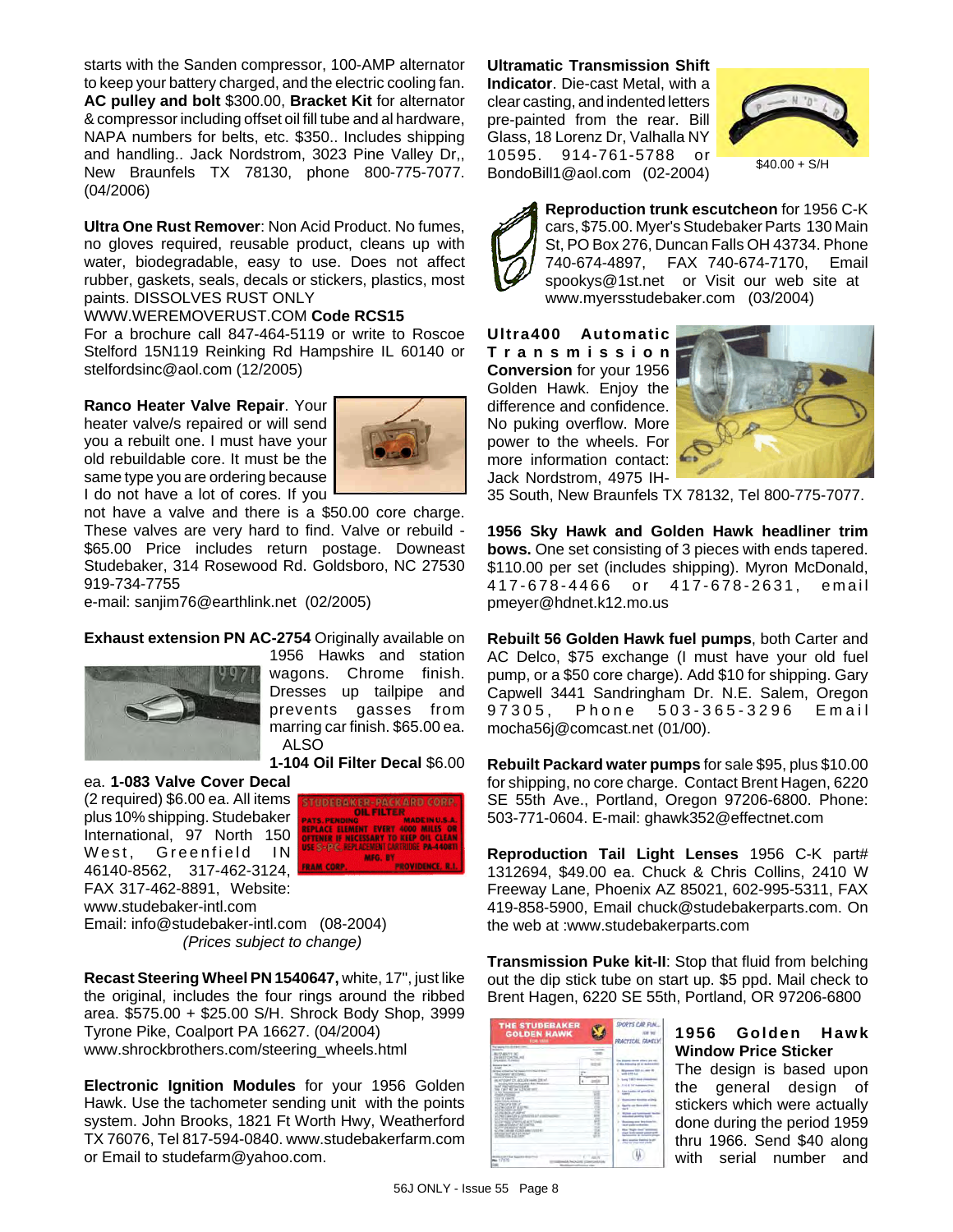options/accessories which were originally on your car (a copy of the production order would be very helpful.) If your car has been repainted and options/accessories added or deleted and you want the sticker to reflect the car as it is now just include the information. I have all of the prices. Questions, telephone 708-479-2658 or Richard Quinn 20026 Wolf Rd. Mokena, IL 60448. rtq11@aol.com

## **Studebaker Vendors**

**www.StudebakerVendors.com** Just a "click" away from a host of vendors who can help you with your project. Most vendors have Email, and many have on-line shopping carts. Studebaker Vendors, your one stop shopping mall.

**Studebaker parts**, N.O.S. and excellent used parts. Phil's Studebaker, 11250 Harrison Rd., Osceola IN 46561, Ph 219-674-0084, email *Stude67@aol.com* See our web page at *www.studebakervendors.com/phils.htm*

**HIGH PERFORMANCE Reproduction** Parts & Accessories. Lionel Stone Studebaker, 4476 Matilija Avenue, Sherman Oaks CA 91423, 818-990-8916 phone/fax. *www.studebakervendors.com/lstone.htm*

**A LARGE STOCK** of Studebaker parts from 1934 - 1966, plus locating services. Hours by appointment. Call anytime, especially early evenings and weekends. 25 years Studebaker parts experience, Joliet Studebaker Service, Robert Kapteyn (Sr.), 112 Bissel Street, Joliet, IL 60432, 815-722-7262, Internet: *rkapteyn@mcs.com*.

**Bondo Billy's merchandise web store** has T-shirts, sweat shirts, license plates, mugs, steins, mouse pads, etc. Silkscreen or custom printed with photographs & drawings. *www.bondobilly.com/store.html*

**NEW & USED** Studebaker & Packard parts. Mechanical, electrical, & trim, engine, transmission. Stephen Allen's Auto, PO Box 559 Newberry, FL 32669 352-472-9369. *www.mystudebaker.com*

**STAINLESS STEEL EXHAUSTS** available for 1956 Golden Hawks, standard size or 2-1/4" diameter. Stainless Steel OEM style mufflers for above systems, quiet or loud tone also available. Silvertone Exhaust Systems, 118 Culloden Rd., Ingersoll Ontario Canada N5C 3R1, D. Simmons 519-485-1966, Mon. - Fri. 9 a.m. - 8 p.m. EST. *www.studebakervendors.com/silverto.htm*

**SLICK STREET STUFF** for rods and customs. Control arms, ball joints, rack & pinion, tie rod ends, spindles, rack mount, sway bar w/brackets and bolts. Rene & Bonita Harger, Slick Street Stuff, 311 E. Anderson Ave., Knoxville TN 37917, 865-525-6025. *www.studebakervendors.com/slickstreet.htm*

### **56J Club Items**

*ALL PROCEEDS HELP MAINTAIN THE REGISTER Items can be ordered on-line*

**1956 STUDEBAKER GOLDEN HAWK PARTS CATALOG.** 320 pages. Includes specifications, part numbers, illustrations, indexes, utility items, and accessory codes, and a list of service bulletins (add \$15.00 foreign S/H).



**1956 STUDEBAKER GOLDEN HAWK AUTHENTICITY GUIDE.** Documents most of the quirks with 30 color photos and all decals shown. The guide is divided into sections covering the engine, exterior, interior, trunk, paint and accessories (add \$13.00 foreign S/H)



 $1956$ STUDEBAKER

### **1956 STUDEBAKER MANUALS ON CD**

The Parts Catalog, Authenticity Guide, 1956 Car Owners Manual, 1956 Accessories Catalog, and the Warner Overdrive Manual in PDF format, viewable with Adobe® Acrobat® Reader (included).



### **56J ONLY NEWSLETTERS ON CD**

All the back issues, up to the current one, in PDF format, viewable with Adobe® Acrobat® Reader (included).



\$11.00

### **1956 STUDEBAKER GOLDEN HAWK PRODUCTION**

**ORDERS ON CD** The complete set of all 4073 Production Orders for 1956 Golden Hawks, produced directly from our data base. PDF format, viewable with Adobe® Acrobat® Reader (included).



\$11.00

### **COPY OF THE ORIGINAL PRODUCTION ORDER** for

your car. Directly from microfilm, so only mistakes are those made by Studebaker. Send serial number. \$12.00

| DECALS(-TAGS-PATCHES-PATCH 4-1/2"<br>x 2-1/2" Can be sewn or glued to a cap or<br>shirt. Red on white background. | \$3.50  |
|-------------------------------------------------------------------------------------------------------------------|---------|
| OIL FILLER CAP, blue/buff                                                                                         | \$3.00. |
| OIL BATH, yellow/black                                                                                            | \$4.00. |

**SEAT BELT**, red/black/white (need 2) ea. \$ 3.00. **GENERATOR FIELD TERMINAL TAG, red \$ 1.50. TACHOMETER SENDING UNIT TAG. red \$ 3.00. CLUB ROSTERS** (send SASE, owners only)

All items are available on-line at the 56J Store

*Make checks payable to Frank Ambrogio.*